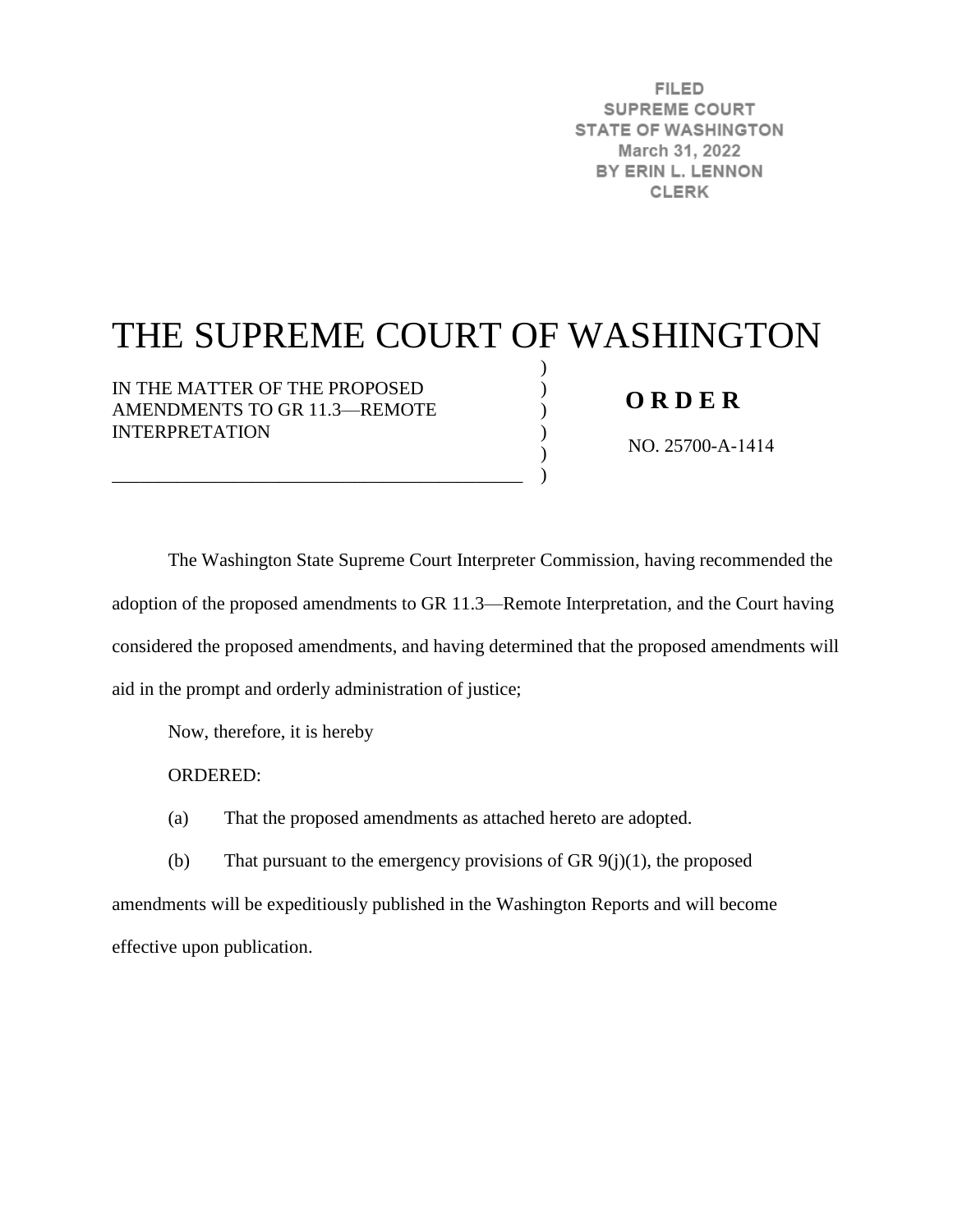Page 2 ORDER IN THE MATTER OF THE PROPOSED AMENDMENTS TO GR 11.3—REMOTE INTERPRETATION

DATED at Olympia, Washington this 31st day of March, 2022.

arzález González, C.

r Johnson, J

Madsen, J.

(Mn

Owen

Gordon McCloud, J.

Whitener, J.

Stephens, J.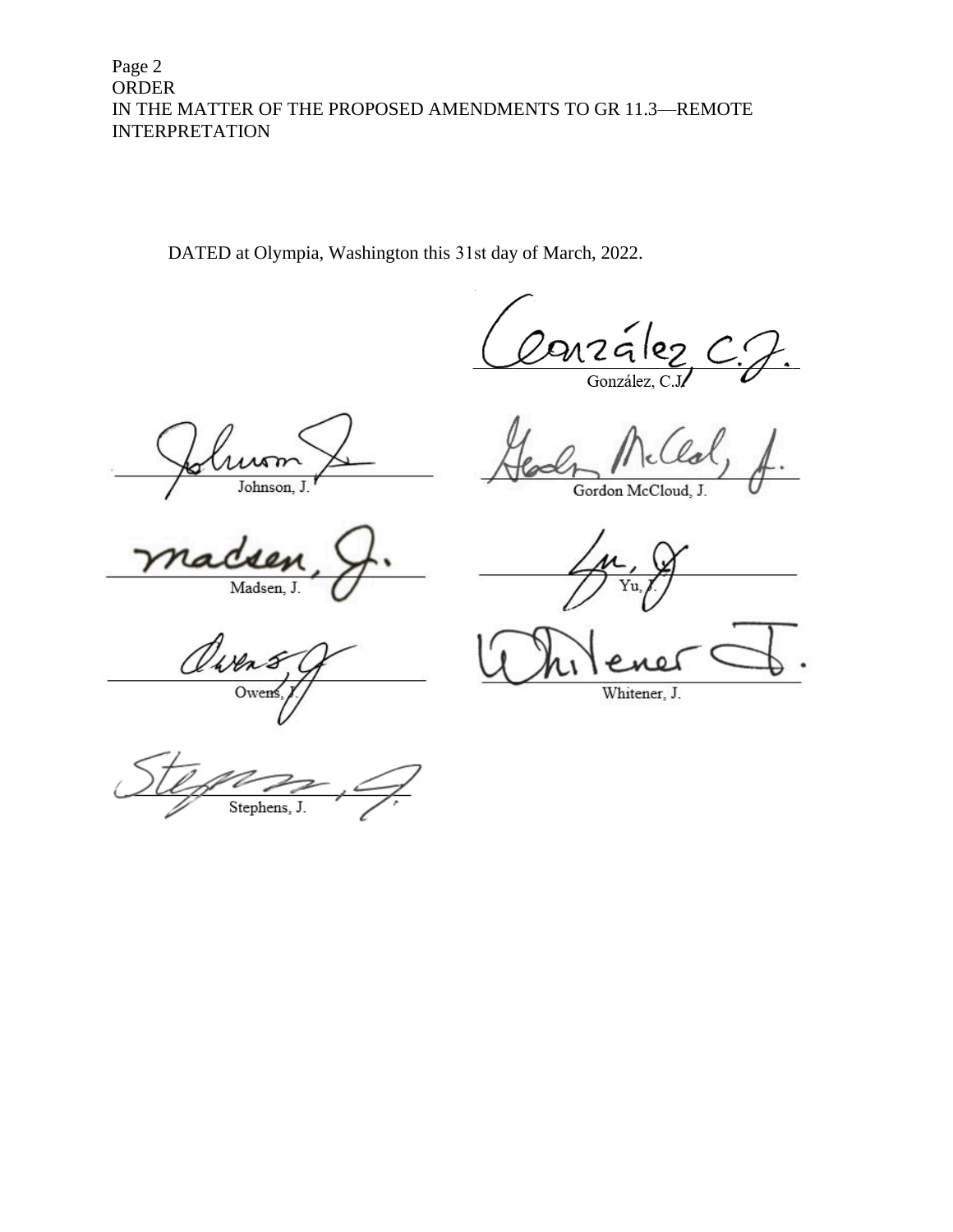| 1                    |    | GR 11.3                                                                                                                                                                                                                                                                                                                                                                                   |
|----------------------|----|-------------------------------------------------------------------------------------------------------------------------------------------------------------------------------------------------------------------------------------------------------------------------------------------------------------------------------------------------------------------------------------------|
| $\overline{2}$       |    | REMOTE INTERPRETATION INTERPRETING                                                                                                                                                                                                                                                                                                                                                        |
| 3                    |    |                                                                                                                                                                                                                                                                                                                                                                                           |
| 4<br>5<br>6<br>7     |    | (a) Whenever an interpreter is appointed in a legal proceeding, the interpreter shall appear in<br>person unless the Court makes a good cause finding that an in-person interpreter is not<br>practicable, and where it will allow the users to fully and meaningfully participate in the<br>proceedings. The court shall make a preliminary determination on the record, on the basis of |
| 8<br>9               |    | testimony of the person utilizing the interpreter services, of such ability to participate and if<br>not, the court must provide alternative access.                                                                                                                                                                                                                                      |
| 10                   |    |                                                                                                                                                                                                                                                                                                                                                                                           |
| 11<br>12             |    | Interpreters may be appointed to provide interpretation via audio only or audio-visual<br>communication platforms for non-evidentiary proceedings. For evidentiary proceedings, the                                                                                                                                                                                                       |
| 13<br>14<br>15<br>16 |    | interpreter shall appear in person unless the Court makes a good cause finding that an in-<br>person interpreter is not practicable. The Court shall make a preliminary determination on the<br>record, on the basis of the testimony of the person utilizing the interpreter services, of the<br>person's ability to participate via remote interpretation services.                     |
| 17                   |    | Comment                                                                                                                                                                                                                                                                                                                                                                                   |
| 18<br>19             |    | Section (a) is a significant departure from prior court rule which limited the use of telephonic                                                                                                                                                                                                                                                                                          |
| 20                   | 1. | interpreter services to non-evidentiary hearings. While remote interpretation is permissible, in-                                                                                                                                                                                                                                                                                         |
| 21                   |    | person interpreting services are the primary and preferred way of providing interpreter services                                                                                                                                                                                                                                                                                          |
| 22                   |    | for legal proceedings. Because video remote interpreting provides the participants and litigants                                                                                                                                                                                                                                                                                          |
| 23                   |    | and interpreters the ability to see and hear all parties, it is more effective than telephonic                                                                                                                                                                                                                                                                                            |
| 24                   |    |                                                                                                                                                                                                                                                                                                                                                                                           |
| 25                   |    | interpreter services. Allowing remote interpretation for evidentiary hearings will provide                                                                                                                                                                                                                                                                                                |
|                      |    | flexibility to courts to create greater accessibility. However, in using this mode of delivering                                                                                                                                                                                                                                                                                          |
| 26<br>27             |    | interpreter services, where the interpreter is remotely situated, courts must ensure that the                                                                                                                                                                                                                                                                                             |
| 28                   |    | remote interpretation is as effective and meaningful as it would be in-person and that the LEP                                                                                                                                                                                                                                                                                            |
| 29                   |    | (Limited English Proficient) litigant person or person with hearing loss is provided full access to<br>the proceedings. Interpreting in courts involves more than the communications that occur                                                                                                                                                                                           |
| 30                   |    |                                                                                                                                                                                                                                                                                                                                                                                           |
| 31                   |    | during a legal proceeding and courts utilizing remote interpretation should develop measures to                                                                                                                                                                                                                                                                                           |
| 32                   |    | address how LEP and persons with hearing loss will have access to communications occurring                                                                                                                                                                                                                                                                                                |
|                      |    | outside the courtroom where the in-person interpreter would have facilitated this                                                                                                                                                                                                                                                                                                         |
| 33                   |    | communication. Courts should make a preliminary determination on the record regarding the                                                                                                                                                                                                                                                                                                 |
| 34                   |    | effectiveness of remote interpretation and the ability of the LEP litigant to meaningfully                                                                                                                                                                                                                                                                                                |
| 35                   |    | participate at each occurrence because circumstances may change over time necessitating an                                                                                                                                                                                                                                                                                                |
| 36                   |    | ongoing determination that the remote interpretation is effective and enables the parties to                                                                                                                                                                                                                                                                                              |
| 37                   |    | meaningfully participate.                                                                                                                                                                                                                                                                                                                                                                 |
| 38                   |    |                                                                                                                                                                                                                                                                                                                                                                                           |
| 39                   |    | Interpreting in courts involves more than the communications that occur during a legal                                                                                                                                                                                                                                                                                                    |
| 40                   |    | proceeding and courts utilizing remote interpretation should develop measures to address how                                                                                                                                                                                                                                                                                              |
| 41                   |    | LEP and persons with hearing loss will have access to communications occurring outside the                                                                                                                                                                                                                                                                                                |
| 42                   |    | courtroom where the in-person interpreter would have facilitated this communication. Courts                                                                                                                                                                                                                                                                                               |
| 43                   |    | should make a preliminary determination on the record regarding the effectiveness of remote                                                                                                                                                                                                                                                                                               |
| 44                   |    | interpretation and the ability of the LEP litigantperson utilizing the interpreter service to                                                                                                                                                                                                                                                                                             |
| 45                   |    | meaningfully participate at each occurrence, because circumstances may change over time                                                                                                                                                                                                                                                                                                   |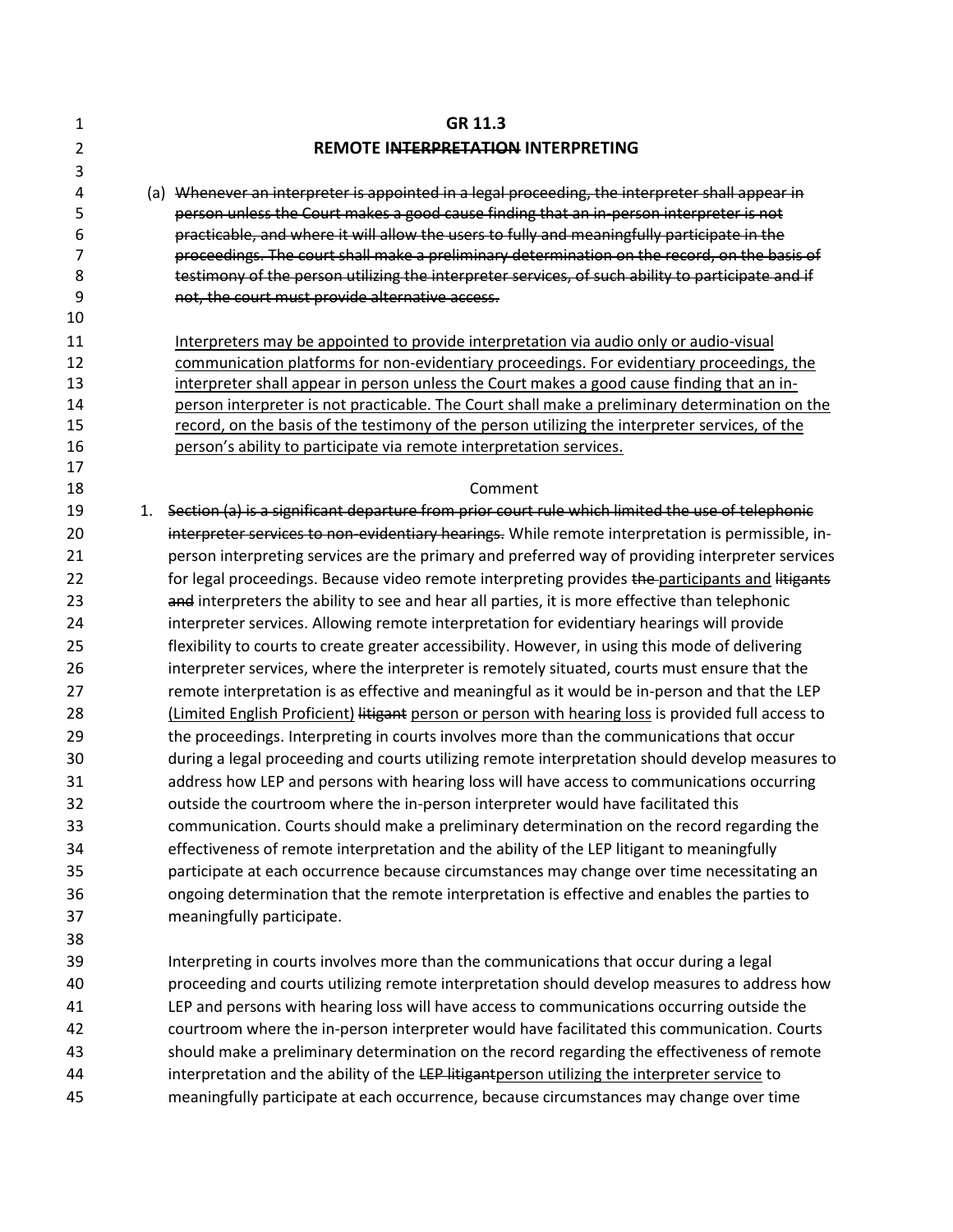| 1                   | necessitating an ongoing determination that the remote interpretation is effective and enables        |  |
|---------------------|-------------------------------------------------------------------------------------------------------|--|
| $\overline{2}$      | the parties to meaningfully participate.                                                              |  |
| 3                   |                                                                                                       |  |
| 4                   | (b) Chapters 2.42 and 2.43 RCW and GR 11.2 must be followed regarding the interpreter's               |  |
| 5                   | qualifications and eCode of pProfessional FResponsibility for-judiciary interpreters.                 |  |
| 6<br>$\overline{7}$ | Comment                                                                                               |  |
| 8                   | Section (b) reinforces the requirement that interpreters appointed to appear remotely must            |  |
| 9                   | meet the qualification standards established in RCW 2.42 and 2.43 and they must be familiar           |  |
| 10                  | with and comply with the eCode of pProfessional rResponsibility for-judiciary interpreters.           |  |
| 11                  | Courts are discouraged from using telephonic interpreter service providers who cannot meet            |  |
| 12                  | the qualification standards outlined in RCW 2.42 and 2.43.                                            |  |
| 13                  |                                                                                                       |  |
| 14                  | (c) In all remote interpreting court events, both the litigantLEP individual and the interpreter must |  |
| 15                  | have clear audio of all participants throughout the hearing. In video remote court events, the        |  |
| 16                  | litigantperson with hearing loss and the interpreter must also have a clear video image of theall     |  |
| 17                  | participants throughout the hearing.                                                                  |  |
| 18                  |                                                                                                       |  |
| 19                  | Comment                                                                                               |  |
| 20                  |                                                                                                       |  |
| 21                  | Section (c) discusses the importance of courts using appropriate equipment and technology             |  |
| 22                  | when providing interpretation services through remote means. Courts should ensure that the            |  |
| 23                  | technology provides clear audio and video, where applicable, to all participants. Because of the      |  |
| 24                  | different technology and arrangement within a given court, audio transmissions can be                 |  |
| 25                  | interrupted by background noise or by distance from the sound equipment. This can limit the           |  |
| 26                  | ability of the interpreter to accurately interpret. Where the litigantLEP person or person with       |  |
| 27                  | hearing loss is also appearing remotely, as is contemplated in (h), courts should also ensure         |  |
| 28                  | that the technology allows litigantsfor full access to all visual and auditory information.           |  |
| 29                  | When utilizing remote video interpreting for persons with hearing loss, the following                 |  |
| 30                  | performance standards must be met: real-time, full-motion video and audio over a dedicated            |  |
| 31                  | high-speed, wide-bandwidth video connection or wireless connection that delivers high-quality         |  |
| 32                  | video images that do not produce lags, choppy, blurry, or grainy images, or irregular pauses in       |  |
| 33                  | communication; a sharply delineated image that is large enough to display the interpreter and         |  |
| 34                  | person using sign language's face, arms, hands, and fingers the face, arms, hands, and fingers        |  |
| 35                  | of both the interpreter and the person using sign language; and clear, audible transmission of        |  |
| 36                  | voices.                                                                                               |  |
| 37                  | (d) If the telephonic or video technology does not allow simultaneous interpreting, the hearing       |  |
| 38                  | shall be conducted to allow consecutive interpretation of all statements.                             |  |
| 39                  |                                                                                                       |  |
| 40                  | (e) The court must provide a means for confidential attorney-client communications during             |  |
| 41                  | hearings, and allow for these communications to be interpreted confidentially.                        |  |
| 42                  |                                                                                                       |  |
| 43                  | Comment                                                                                               |  |
|                     |                                                                                                       |  |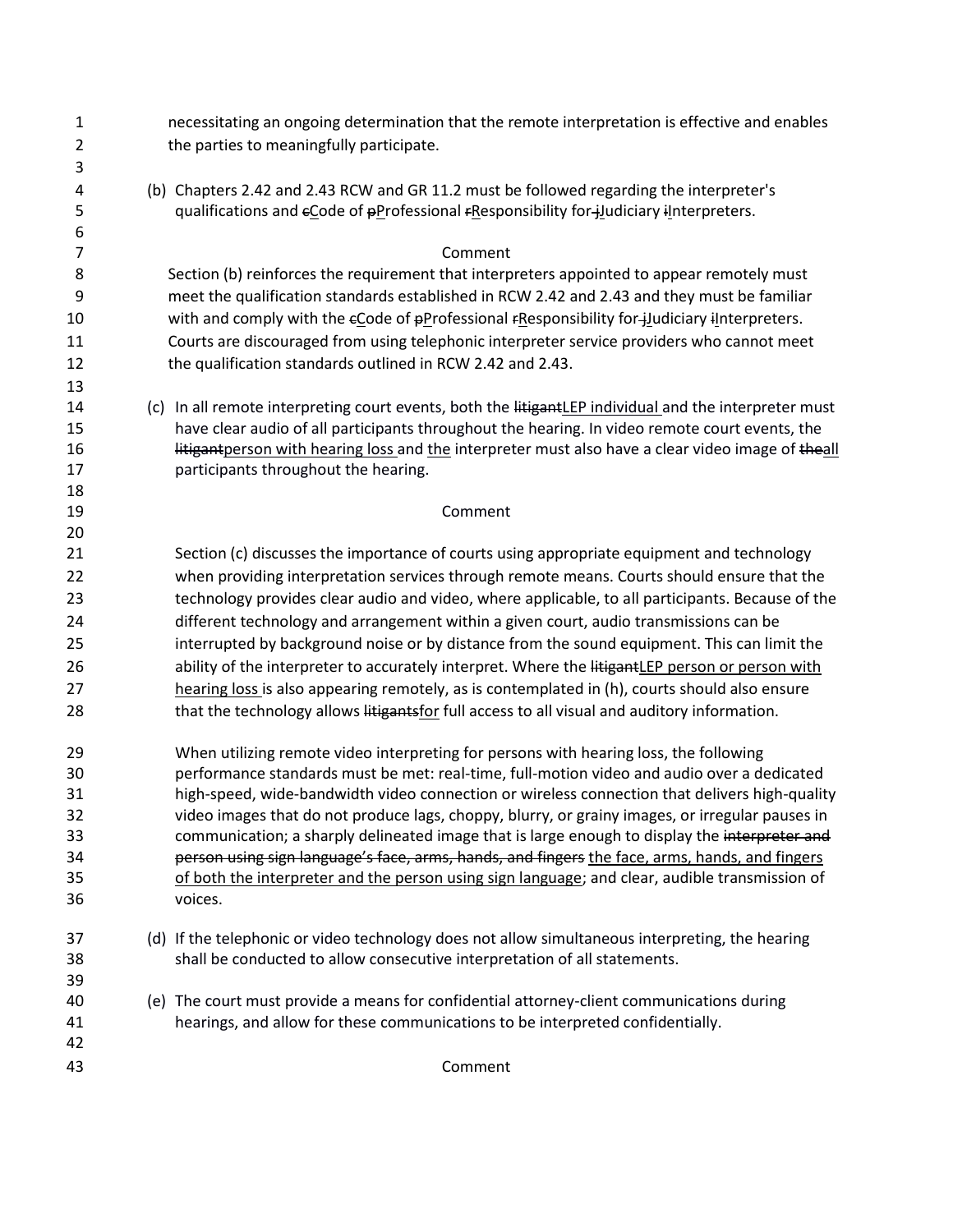| $\mathbf 1$<br>$\overline{2}$<br>3<br>4<br>5<br>6<br>$\overline{7}$<br>8<br>9 | Section (e) reiterates the importance of the ability of individuals to consult with their attorneys,<br>(f)<br>throughout a legal proceeding. When the interpreter is appearing remotely, courts should<br>develop practices to allow these communications to occur. At times, the court interpreter will<br>interpret communications between an LEP or Deaf litigant and an attorney just before a<br>hearing is starting, during court recesses, and at the conclusion of a hearing. These practices<br>should be supported even when the court is using remote interpreting services. To ensure<br>accuracy of the record, the court and the parties should, where practicable, courts should<br>provide relevant case information and documents to the interpreter in advance of the hearing<br>including, but not limited to: |
|-------------------------------------------------------------------------------|------------------------------------------------------------------------------------------------------------------------------------------------------------------------------------------------------------------------------------------------------------------------------------------------------------------------------------------------------------------------------------------------------------------------------------------------------------------------------------------------------------------------------------------------------------------------------------------------------------------------------------------------------------------------------------------------------------------------------------------------------------------------------------------------------------------------------------|
| 10<br>11                                                                      | (i)<br>Copies of documents furnished to other participants such as complaints, guilty<br>pleas, briefs, jury instructions, infraction tickets, police reports, etc.                                                                                                                                                                                                                                                                                                                                                                                                                                                                                                                                                                                                                                                                |
| 12                                                                            | (ii)<br>Names of all participants such as the parties, judge, attorneys, and witnesses.                                                                                                                                                                                                                                                                                                                                                                                                                                                                                                                                                                                                                                                                                                                                            |
| 13<br>14                                                                      | (iii)<br>If not practicable to provide documents in advance, courts should allow time for<br>the interpreter to review documents or evidence when necessary for accurate interpretation.                                                                                                                                                                                                                                                                                                                                                                                                                                                                                                                                                                                                                                           |
| 15<br>16<br>17<br>18<br>19                                                    | (g) Written documents, the content of which would normally be interpreted, must be read aloud<br>by a person other than the interpreter to allow for full interpretation of the material by the<br>interpreter.                                                                                                                                                                                                                                                                                                                                                                                                                                                                                                                                                                                                                    |
| 20<br>21<br>22<br>23<br>24<br>25                                              | (h) Upon the request of a party, the court may make and maintain aan audio recording of the spoken<br>language interpretations or a video recording of the signed language interpretations made<br>during a hearing. Any recordings permitted by this subparagraph shall be made and maintained<br>in the same manner as other audio or video recordings of court proceedings. This subparagraph<br>shall not apply to court interpretations during jury discussions and deliberations.                                                                                                                                                                                                                                                                                                                                            |
| 26<br>27                                                                      | Comment                                                                                                                                                                                                                                                                                                                                                                                                                                                                                                                                                                                                                                                                                                                                                                                                                            |
| 28<br>29<br>30<br>31<br>32<br>33                                              | Section (h) first recognizes that interpreted testimony is part of the official record. For court<br>interpreting, Iit is the industry standard to use simultaneous interpreting mode when the LEP<br>or Deaf individual is not an active speaker or signerpart. The use of consecutive interpreting<br>mode is the industry standardgeneral practice for witness testimony where the witness is<br>themselves LEP or Deaf., is to utilize the consecutive interpreting mode. This allows for the<br>English interpretation to be on the record. The second portion of tThis section, also                                                                                                                                                                                                                                         |
| 34<br>35<br>36<br>37<br>38<br>39                                              | addresses high stakes situations where, at the request of a party, the court is to make a<br>recording of the interpretation throughout the hearing, aside from privileged<br>communications. If the court is not able to meet this requirement, an in-person hearing is<br>more appropriate to allow recording of both the statements made on the record and the<br>interpretation throughout during the hearing. Recordings shall not be made of<br>interpretations during jury discussions and deliberations off the record.                                                                                                                                                                                                                                                                                                    |
| 40<br>41<br>42                                                                | (i) When using remote interpreter services in combination with remote legal proceedings, courts<br>should ensure the following: the LEP person or person with hearing loss is able to access the                                                                                                                                                                                                                                                                                                                                                                                                                                                                                                                                                                                                                                   |
| 43<br>44<br>45                                                                | necessary technology to join the proceeding remotely; the remote technology allows for<br>confidential attorney-client communications, or the court provides alternative means for these<br>communications; the remote technology allows for simultaneous interpreting, or the court shall                                                                                                                                                                                                                                                                                                                                                                                                                                                                                                                                         |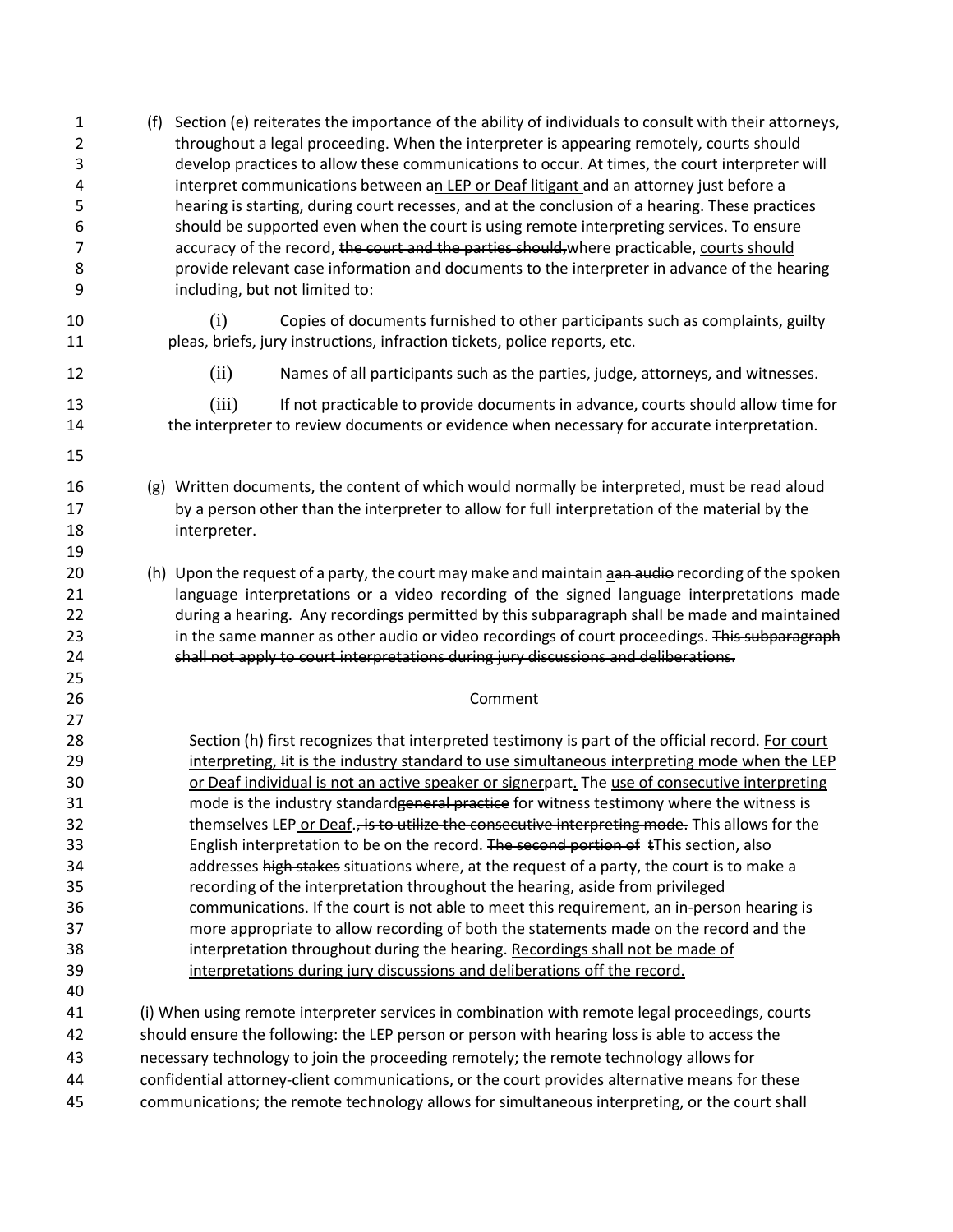| $\mathbf{1}$   | conduct the hearing <i>using</i> with consecutive interpretation and take measures to ensure         |
|----------------|------------------------------------------------------------------------------------------------------|
| $\overline{2}$ | interpretation of all statements; translated instructions on appearing remotely are provided, or     |
| 3              | alternative access to this information is provided through interpretation services; audio and video  |
| 4              | feeds are clear; and judges, court staff, attorneys, and interpreters are trained on the use of the  |
| 5              | remote platform.                                                                                     |
| 6              |                                                                                                      |
| 7              | Comment                                                                                              |
| 8              |                                                                                                      |
| 9              | Section (i) contemplates a situation where the legal proceeding is occurring remotely,               |
| 10             | including the interpretation. In this situation, all or most parties and participants at the         |
| 11             | hearing are appearing remotely and additional precautions regarding accessibility are                |
| 12             | warranted. This section highlights some of the additional considerations courts should make          |
| 13             | when coupling remote interpretation with a remote legal proceeding.                                  |
| 14             | Comments:                                                                                            |
| 15             |                                                                                                      |
| 16             | (1) Section (a) is a significant departure from prior court rule which limited the use of telephonic |
| 17             | interpreter services to non-evidentiary hearings. While remote interpretation is permissible, in-    |
| 18             | person interpreting services are the primary and preferred way of providing interpreter services     |
| 19             | for legal proceedings. Because video remote interpreting provides the litigants and interpreters     |
| 20             | the ability to see and hear all parties, it is more effective than telephonic interpreter services.  |
| 21             | Allowing remote interpretation for evidentiary hearings will provide flexibility to courts to create |
| 22             | greater accessibility. However, in using this mode of delivering interpreter services, where the     |
| 23             | interpreter is remotely situated, courts must ensure that the remote interpretation is as            |
| 24             | effective and meaningful as it would be in-person and that the LEP litigant is provided full access  |
| 25             | to the proceedings. Interpreting in courts involves more than the communications that occur          |
| 26             | during a legal proceeding and courts utilizing remote interpretation should develop measures to      |
| 27             | address how LEP and persons with hearing loss will have access to communications occurring           |
| 28             | outside the courtroom where the in-person interpreter would have facilitated this                    |
| 29             | communication. Courts should make a preliminary determination on the record regarding the            |
| 30             | effectiveness of remote interpretation and the ability of the LEP litigant to meaningfully           |
| 31             | participate at each occurrence because circumstances may change over time necessitating an           |
| 32             | ongoing determination that the remote interpretation is effective and enables the parties to         |
| 33             | meaningfully participate.                                                                            |
| 34             |                                                                                                      |
| 35             | Interpreting in courts involves more than the communications that occur during a legal               |
| 36             | proceeding and courts utilizing remote interpretation should develop measures to address how         |
| 37             | LEP and persons with hearing loss will have access to communications occurring outside the           |
| 38             | courtroom where the in-person interpreter would have facilitated this communication.                 |
| 39             |                                                                                                      |
|                |                                                                                                      |